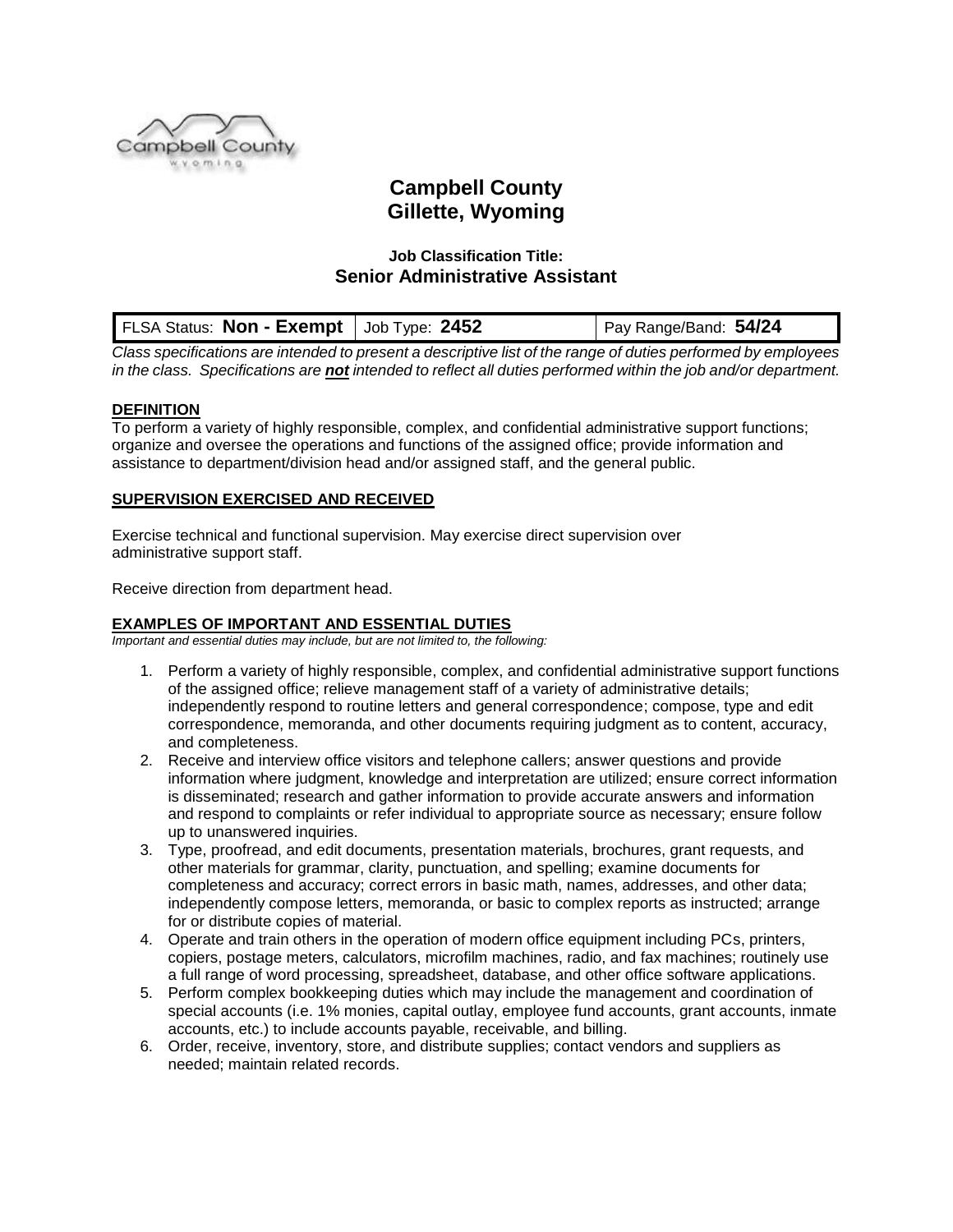- 7. Initiate and maintain a variety of files and records for information related to the assigned department and programs including financial, budget, personnel, operational, and administrative records; maintain and update resource materials; maintain, update, and track fixed assets.
- 8. Provide technical information and forms to staff and the public; explain department/county policies, procedures, services, and operations; analyze situations and make appropriate decisions involving independent judgment without immediate supervision.
- 9. Organize and maintain the flow of communication through the assigned office in an efficient and effective manner with staff, the general public, businesses, and others.
- 10. May participate or provide input in the selection of personnel.
- 11. Maintain calendars of department activities, meetings, and various events; organize and prepare agenda and packets for meetings; take and transcribe minutes if necessary; arrange for necessary materials to be available at meetings; coordinate travel arrangements as necessary.
- 12. Plan, organize, and carry out administrative assignments; research, compile, and organize information and data from various sources in order to prepare monthly, annual and/or special reports; develop, design, type, and proof newsletters, brochures, and reports; disseminate information as appropriate.
- 13. Participate and assist in the administration of the assigned office; organize and manage activities of the assigned office; recommend organizational or procedural changes affecting support activities; ensure assigned office runs smoothly.
- 14. Assist in the preparation of annual operating and capital budgets; collect and organize budget information from staff; monitor assigned budget line item; provide status reports as required.
- 15. Verify accuracy of employee time cards and enter payroll data; prepare payroll reports; monitor payroll budget.
- 16. Assist in a variety of department operations; perform special projects and assignments as requested.
- 17. Serve as secretary to various committees, commissions, and task forces; prepare, copy, and distribute meeting agendas and related materials, minutes, resolutions, or other formal documents.
- 18. Develop, verify, and review forms and reports for completeness and conformance with established regulations and procedures; apply specialized knowledge of departmental and program policies and procedures in determining completeness of applications, permits, records, and files.
- 19. Supervise or prepare and initiate purchase orders for assigned department; ensure items are posted correctly.
- 20. Oversee assigned work activities and projects; evaluate work products, methods, and procedures; may supervise, direct, and review the work of assigned staff.
- 21. Recommend and assist in the implementation of goals and objectives for assigned department; implement approved policies and procedures.
- 22. Adhere to safe work practices and procedures.
- 23. Attend and participate in staff meetings and related activities; attend workshops, conferences, and classes to increase knowledge; serve on committees as assigned

# **OTHER JOB RELATED DUTIES**

Perform related duties and responsibilities as required.

Provide backup support as needed.

# **JOB RELATED AND ESSENTIAL QUALIFICATIONS**

#### **Knowledge of:**

- o Modern office procedures, methods, and equipment.
- o English usage, spelling, vocabulary, grammar, proofreading, and punctuation.
- o Principles and procedures of record keeping.
- o Mathematical principles.
- o Bookkeeping practices.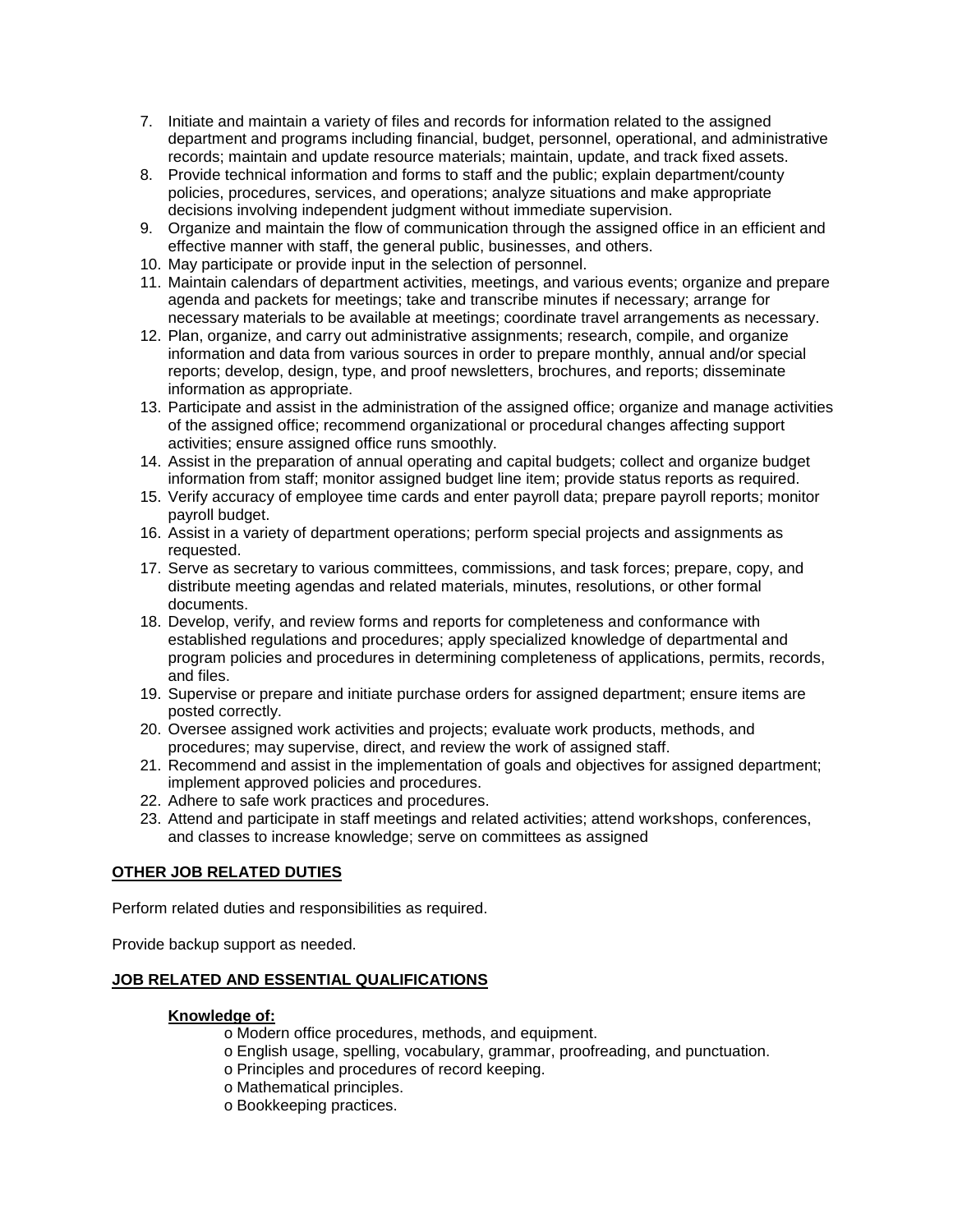o Advanced secretarial and administrative support techniques.

o Grant writing and management.

o Principles and practices used in dealing with the public.

o Principles and practices of fiscal, statistical, and administrative data collection and report preparation.

o Policies and procedures of assigned department.

o County and department financial record keeping and budget processes and procedures.

o Pertinent Federal, State, and local laws, codes, and regulations.

o Principles of business letter writing.

o Advanced word processing methods, techniques, and programs including spreadsheet and data base applications.

o Practices used for recording and transcribing minutes.

o Principles of supervision, training, and performance evaluation.

## **Skill to:**

- o Operate modern office equipment.
- $\circ$  Type and enter data at a speed necessary for successful job performance.
- o Transcribe minutes.

## **Ability to:**

- $\circ$  Perform a variety of highly responsible, complex, and confidential administrative support functions involving the use of independent judgment and personal initiative.
- $\circ$  Understand the organization and operation of the department and outside agencies as necessary to assume assigned responsibilities.
- $\circ$  Interpret and apply pertinent Federal, State, and local laws, codes, and regulations including administrative and departmental policies and procedures.
- $\circ$  Research, compile, and prepare a variety of fiscal, statistical, and administrative reports and/or grants.
- $\circ$  Analyze situations carefully and adopt effective courses of action. o Independently prepare correspondence, memoranda, and minutes of meetings.
- o Apply advanced bookkeeping practices to the maintenance of account records and statements.
- o Determine and maintain confidentiality.
- o Respond to requests and inquiries from the staff and general public.
- o Select, supervise, train, and evaluate staff.
- $\circ$  Work cooperatively with other departments, divisions, county officials, and outside agencies.
- o Plan and organize work to meet schedules and time lines.
- o Communicate clearly and concisely, both orally and in writing.
- $\circ$  Exercise good judgment, flexibility, creativity, and sensitivity in response to changing situations and needs.
- $\circ$  Establish, maintain, and foster positive and harmonious working relationships with those contacted in the course of work.

#### **EXPERIENCE AND TRAINING GUIDELINES:**

*Any combination equivalent to experience and training that would provide the required knowledge, skills, and abilities would be qualifying. A typical way to obtain the knowledge, skills, and abilities would be:*

# **Experience:**

o Five to six years at an Administrative Assistant II level.

#### **Education/Training:**

 $\circ$  Equivalent to a high school education including specialized training or college courses in office administration.